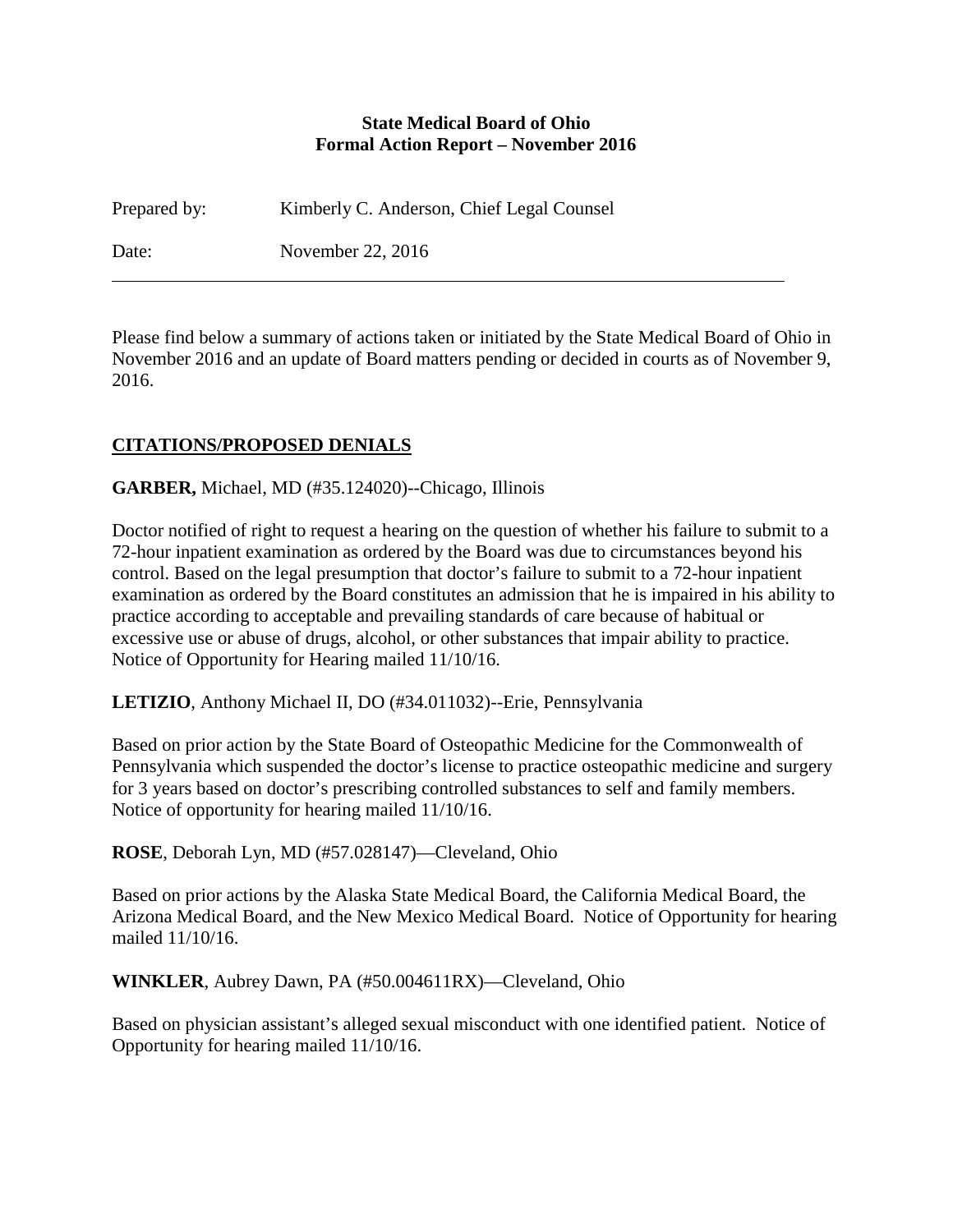### **FINAL ORDERS**

### **DEMAS**, Christopher Lou, MD (#35.042434)—Galena, Ohio

Certificate to practice medicine and surgery permanently revoked. Based on the finding that the doctor issued or authorized prescriptions during a Board-ordered suspension of his license, which constituted practicing medicine without a certificate. Order effective 11/10/16.

**LIETZKE**, Christiana Marie, MD applicant--Rutledge, Tennessee

Application for certificate to practice medicine and surgery permanently denied. Based on plea of guilty to, a judicial finding of guilt of, or a judicial finding of eligibility for intervention in lieu of conviction for, a misdemeanor involving moral turpitude. Also based on prior actions of the Michigan Board of Medicine, the Board of Medical and Osteopathic Examiners of the State of South Dakota, the Maryland State Board of Physicians, the Utah Department of Commerce, Division of Occupational and Professional Licensing, the North Carolina Medical Board, the Arizona Medical Board, and the Montana Board of Medical Examiners. Order effective 11/15/16.

# **VOLUNTARY SURRENDERS/RETIREMENTS/WITHDRAWALS**

**AUH**, Sunmi Yun, MD (#35.038980)—Toledo, Ohio

Voluntary permanent retirement of certificate to practice medicine and surgery authorized by doctor in lieu of further investigation or formal disciplinary proceedings pursuant to Sections 4731.22(B)(19) or 4731.22(B)(22), Ohio Revised Code. Agreement effective 11/9/16.

### **CONSENT AGREEMENTS**

**KILL,** Evan Marcus Lavon, MT (#33.022645)—Bryan, Ohio

Certificate to practice massage therapy suspended and subject to interim monitoring conditions and conditions for reinstatement. Based on massage therapist's failure to cooperate in an investigation by the Board regarding an indictment in the Court of Common Pleas of Williams County Ohio based on the massage therapist's alleged inappropriate relationship with an underage female. Agreement effective 11/9/16.

### **PALMER,** Joshua David (#35.129918)—Columbus, Ohio

Application for certificate to practice medicine and surgery granted subject to probationary terms, conditions and limitations for at least 3 years and six months. Based on doctor's admission that he has undergone inpatient treatment for the diagnosis of alcohol dependence, that he is in compliance with monitoring requirements with the Pennsylvania Physician's Health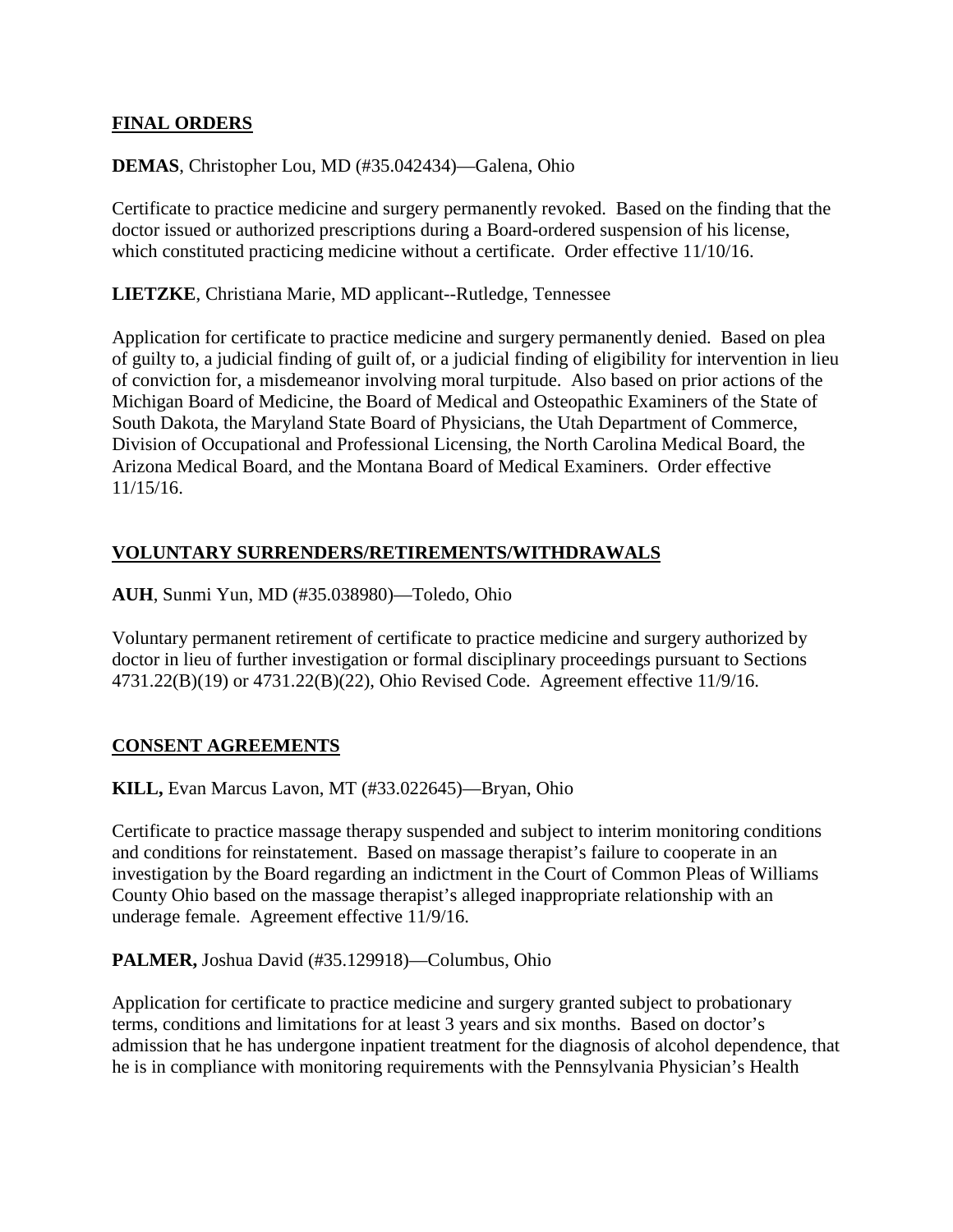Program and that he has been found capable of practicing medicine. Agreement effective 11/9/16.

# **PARKER,** Gregory Allen, MD (#35.058477)—Hamilton, Ohio

Certificate to practice medicine and surgery suspended for at least one year subject to interim monitoring conditions and conditions for reinstatement established, including requirement that doctor enter into a subsequent consent agreement incorporating probationary terms, conditions and limitations as determined by the Board. Based upon doctor's admission that he is impaired in his ability to practice in accordance with acceptable and prevailing standards of care because of habitual or excessive use or abuse of drugs, alcohol, or other substances that impair ability to practice and also based on doctor's violation of the terms of the June 2016 Step I Consent Agreement. Agreement effective 11/9/16.

**SUTTON**, Ernest Loran, MD (#35.096129)--Export, Pennsylvania

Certificate to practice medicine and surgery reprimanded. Based on prior action by the Virginia Board of Medicine which issued a license to practice medicine and surgery and issued a reprimand. Agreement effective 11/9/16.

# **PROBATIONARY REQUESTS AND MODIFICATIONS**

**BENZ**, Thomas Bartley, MD (#35.127311)—Parkersburg, West Virginia

Doctor's request for approval to reduce personal appearances from every three months to every six months and request for approval to administer, possess and furnish controlled substances granted by vote of the Board on 11/9/16.

**DENNIS**, Linda Jean MD (#35.061450)--Lewis Center, Ohio

Doctor's request for approval of treating counselor and treating psychiatrist granted by vote of the Board on 11/9/16.

**MA**, Muyuan MD (#57.022518)—Parma, Ohio

Doctor's request for approval of monitoring physicians granted by vote of the Board on 11/9/16.

**MERKIN**, Bruce Jeffrey, MD (#35.086596)—Copley, Ohio

Doctor's request for approval of the discontinuance of polygraph testing requirement and chart review requirement granted by vote of the Board on 11/9/16.

**MYERS**, Carla Melinda, DO (#34.003506)—Waynesville, Ohio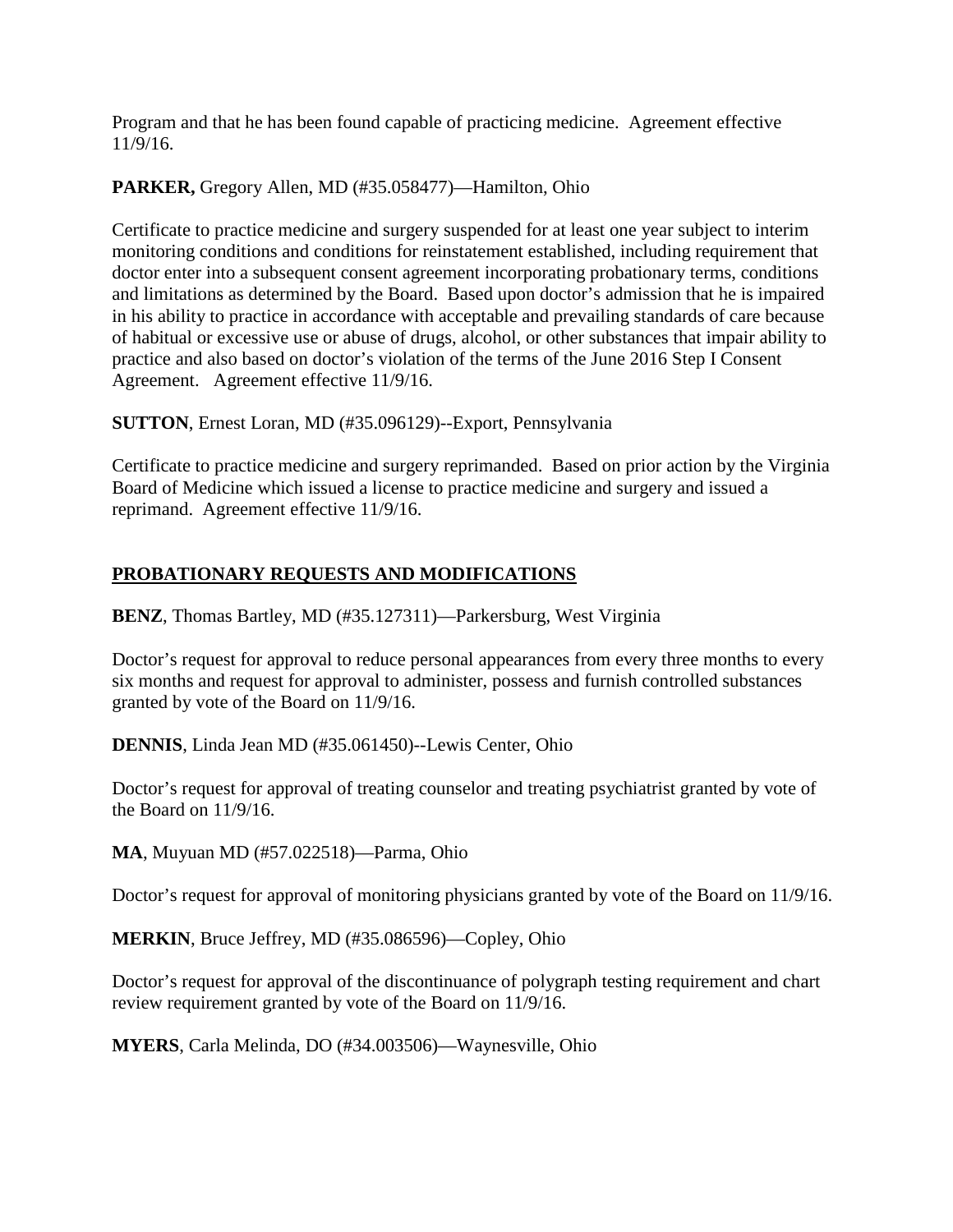Doctor's request for approval to reduce appearances from every three months to every six months granted by vote of the Board on 11/9/16.

**PESA,** Nicholas Lawrence, MD (#35.095374)--Chagrin Falls, Ohio

Doctor's request for approval to reduce required drug and alcohol tests from four per month to two per month granted by vote of the Board on 11/9/16.

**TRACY**, David Alexander, MD (#35.129642)—Brecksville, Ohio

Doctor's request for approval of monitoring physician granted by vote of the Board on 11/9/16. Frequency and number of charts to be reviewed by monitor established.

**WEBER**, Gretchen Layne, MD (#35.127650)--Zanesville, Ohio

Doctor's request for approval to reduce personal appearances from every three months to every six months and to discontinue the controlled substances log requirement granted by vote of the Board on 11/9/16.

**WEINER,** Mark Aaron, DO (#34.005502)—Holland, Ohio

Doctor's request for approval to reduce personal appearances from every three months to every six months and to reduce required drug and alcohol rehabilitation meetings from three per week to two per week with a minimum of ten per month granted by vote of the Board on 11/9/16.

# **PROBATION TERMINATED**

**AKHTAR**, Muhammad Nasim, MD (#35.077401)—Hilliard, Ohio

Doctor's request for release from the terms of the 2/9/11 consent agreement granted by vote of the Board on 11/9/16. Effective immediately.

**DeSANTIS**, James Michael, MD (#35.091943)--Marietta, Georgia

Doctor's request for release from the terms of the 7/9/14 Board Order granted by vote of the Board on 11/9/16. Effective immediately.

**KINCAID**, Richard M., MD (#35.046361)—Westerville, Ohio

Doctor's request for release from the terms of the 2/11/15 Board Order granted by vote of the Board on 11/9/16. Effective 11/13/16.

**KIRKWOOD,** David Charles, MD (#35.050689)--Arcanum, Ohio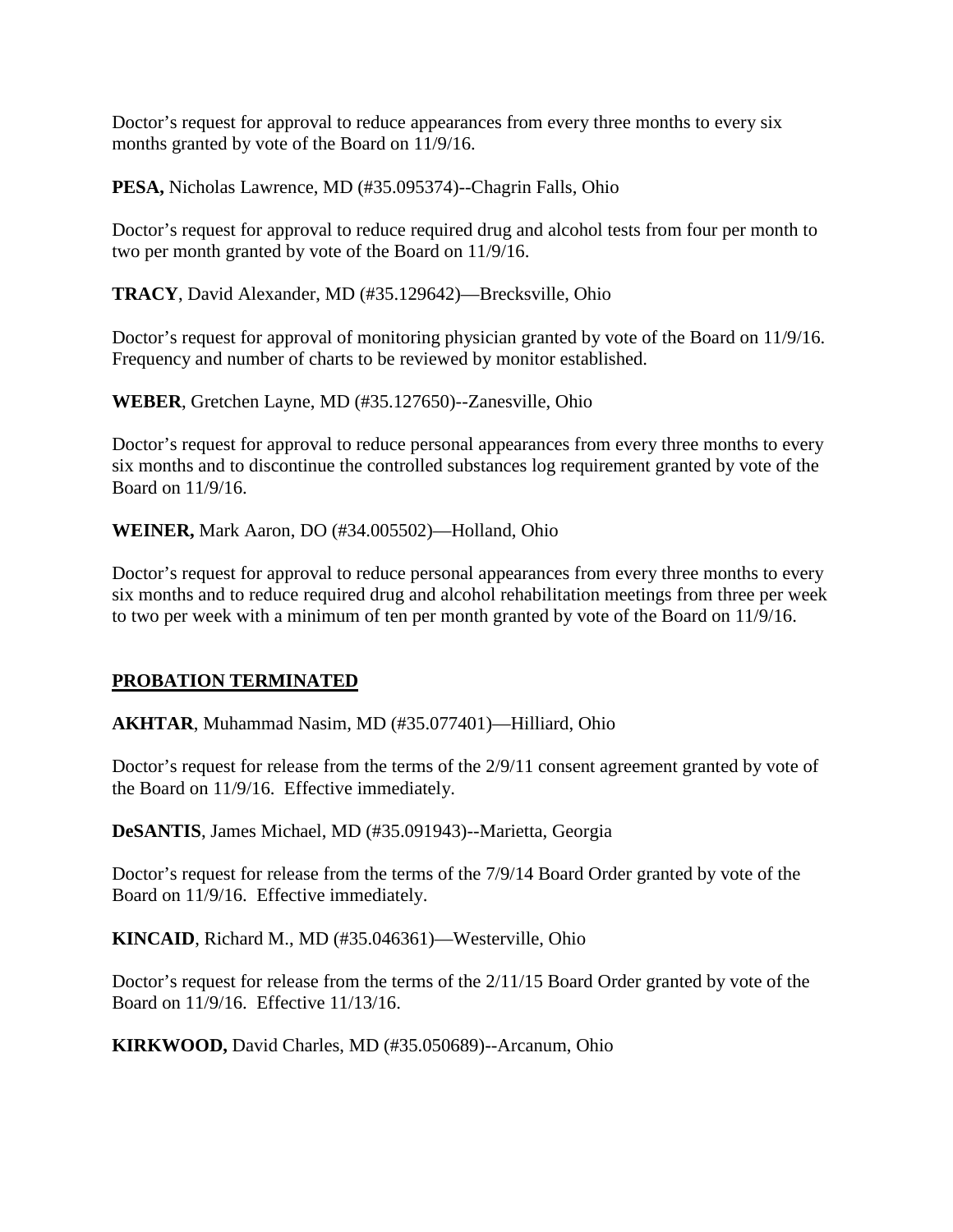Doctor's request for release from the terms of the 11/13/13 consent agreement granted by vote of the Board on 11/9/16. Effective 11/13/16.

# **LICENSE REINSTATED**

**RORICK,** Marvin Horton III, MD (#35.052318)—Cincinnati, Ohio

Doctor's request for reinstatement of license to practice medicine and surgery granted by vote of the Board on 11/9/16 subject to probationary terms and conditions established by the 9/9/15 Board Order for at least two years. Effective immediately.

# **NON-DISCIPLINARY CITATIONS**

**BOWEN**, Robert Tilton, MD applicant--Ottawa Hills, Ohio

Based on doctor's failure to complete an examination sequence acceptable to the Board and on the doctor's failure to complete 24 months of graduate medical education through the secondyear level or its equivalent. Notice of opportunity for hearing mailed 11/3/16.

**WORKMAN,** Amanda Dawn, MD applicant--Kenova, West Virginia

Based on the allegation that the doctor has not been engaged in the active practice of allopathic medicine and surgery for more than two years. Notice of opportunity for hearing mailed 11/3/16.

# **COURT ACTIONS**

**DAUGHERTY**, III, Joseph Franklin, MD (#35.039319)--Park Hills, Kentucky

Notice of appeal of the 10/28/16 Board Order filed with the Franklin County Court of Common Pleas on 11/4/16.

**EDMANDS**, Christopher James, D.O. (D.O. Applicant) – Parkersburg, West Virginia

Notice of appeal of 9/21/16 Judgment Entry of the Franklin County Court of Common Pleas filed in the Court of Appeals of Ohio, Tenth Appellate District on 10/20/16.

**FLYNN**, Freeda J., M.D. (#35.066409)--St. Clairsville, Ohio

Notice of appeal of the 9/22/16 Judgment Entry of the Court of Appeals of Ohio, Tenth Appellate District filed with Supreme Court of Ohio on 11/4/16.